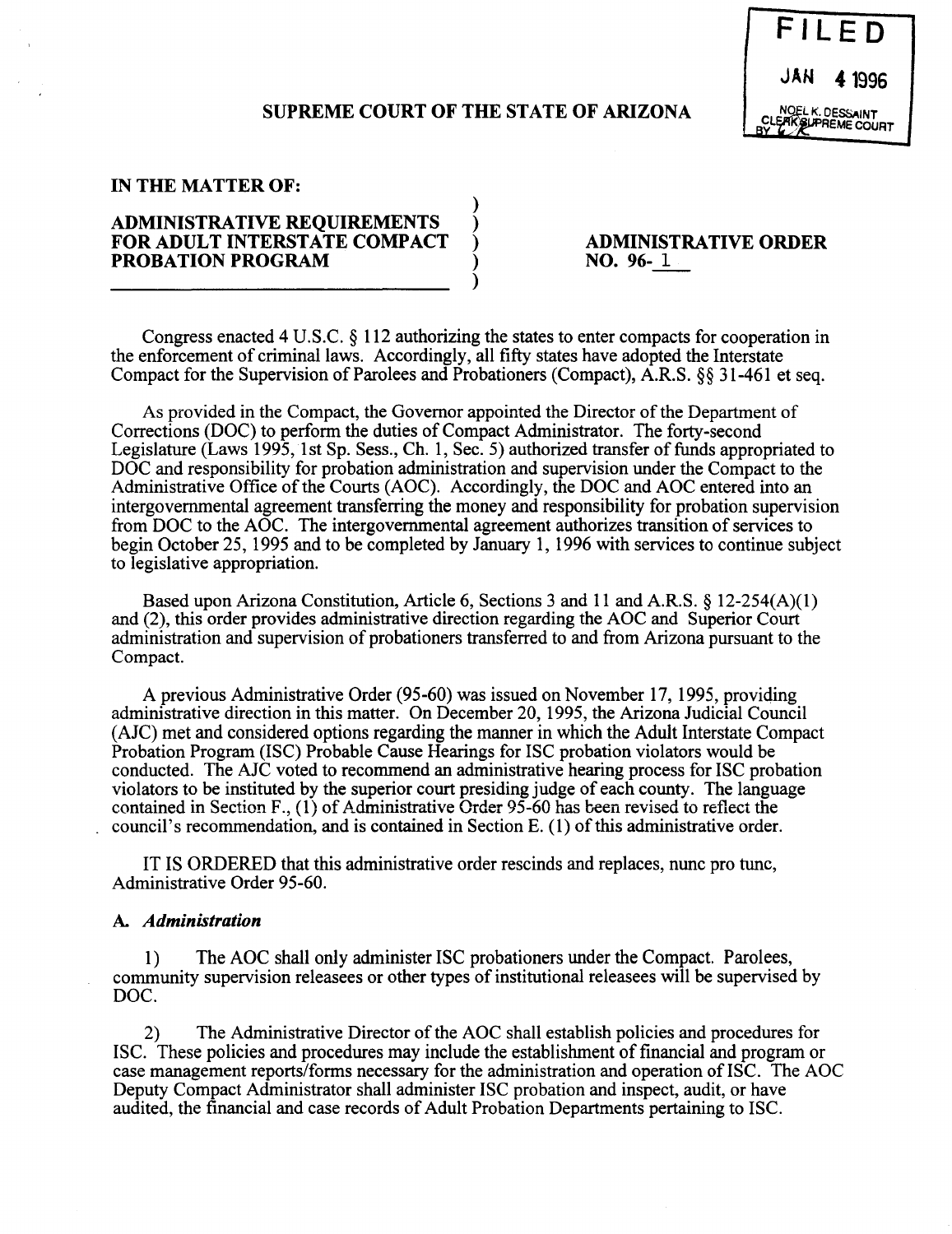3) The AOC Deputy Compact Administrator shall promote public safety in performing the following duties:

- a) Execute and interpret all applicable Compact laws, rules, policies and procedures;
- b) Contact other compact or deputy compact administrators, and the Parole and Probation Compact Administrators' Association as needed for the proper oversight of ISC probation case investigations, transfers, and returns;
- c) Coordinate and resolve state Compact issues or concerns;
- d) Inform and assist the courts, adult probation departments, criminal justice system and, as permitted by law, rule and/or order, public concerning any facet of ISC probation;
- e) Manage and maintain the ISC probation database for statistical and operational reports;
- f) Timely disburse appropriated funds to the adult probation departments of the superior court in proportion to the caseload of each department and in accordance with the AOC financial policies and procedures.

4) The adult probation departments of the superior court shall investigate, supervise, and, as deemed necessary, pursue return or revocation of probation of ISC probationers.

#### B. *Eligibility, Investigations and Acceptance Criteria*

1) A request of an Arizona probationer for interstate compact placement in another state may be forwarded to the compact administrator of that state at the discretion of the AOC Deputy Compact Administrator for probation supervision based upon policies and procedures adopted by the AOC. Prior to transfer of an Arizona probationer to another state the Arizona probation department shall obtain a waiver of extradition to Arizona from the probationer.

2) A person placed on probation in another state for a criminal offense committed six months or less after the person began residing in that state shall be accepted for ISC probation in Arizona if the person or the person's family resided in Arizona continuously for at least one (1) year prior to changing residence to the other state unless no effective supervision plan can be developed or the transfer would otherwise compromise public safety. If an effective supervision plan can be developed and public safety would not be compromised, the AOC Deputy Compact Administrator may accept ISC probationers regardless of the residency of the probationer.

3) When a person applies to the AOC for ISC supervision, a home and employment investigation shall be performed within forty-five (45) days of the receipt of the request by the adult probation department of the county in which the applicant seeks to reside.

4) Transfer of supervision of a probationer shall not be accepted until the probationer has waived extradition to the sending state.

5) A probation department shall not accept supervision of probationers who reside in another country or state except as authorized in this order.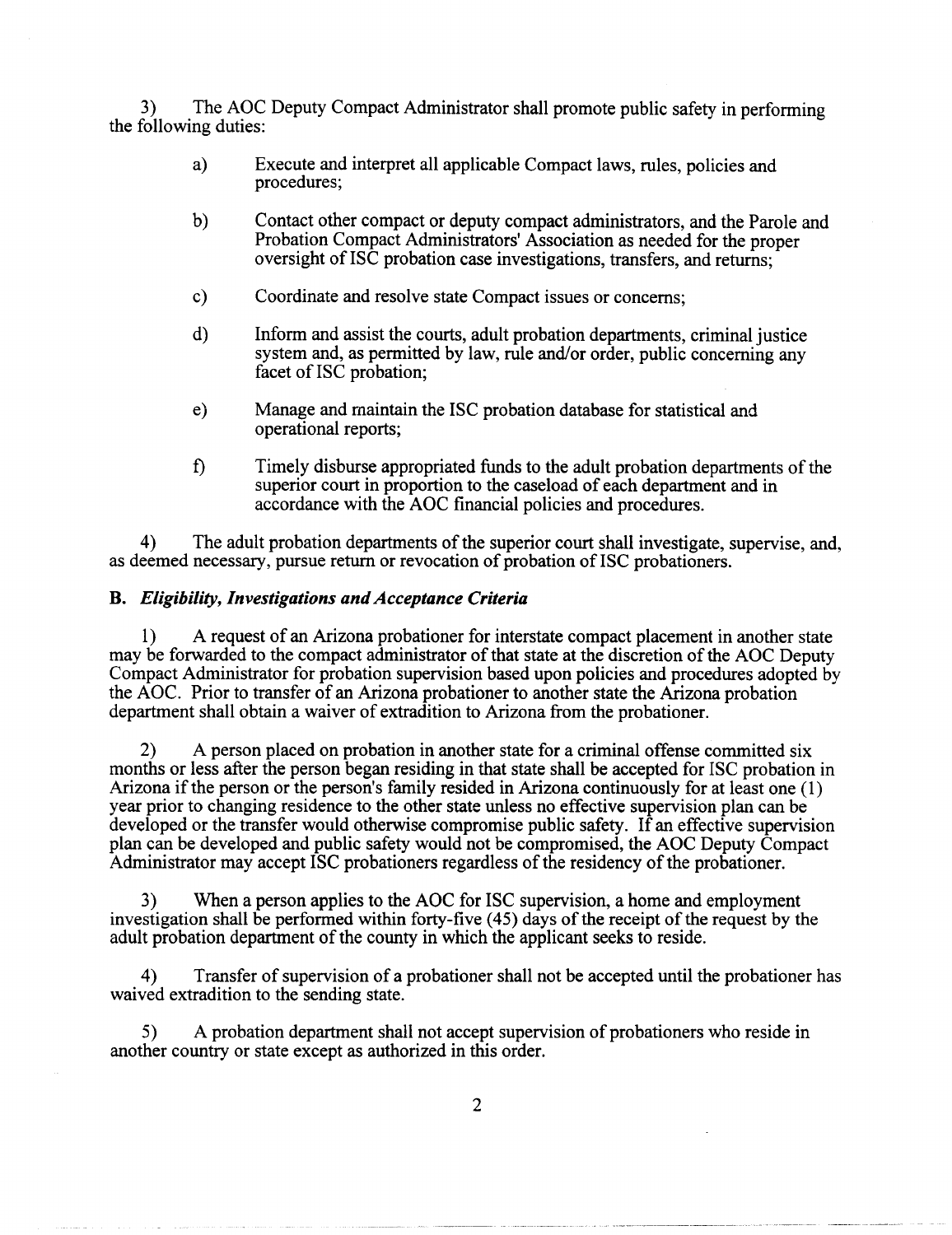#### C. *Supervision Process, Length and Termination*

1) A probationer accepted for adult probation supervision in Arizona shall be required, as a condition of remaining in Arizona, to comply with the sending state's terms and conditions of probation. The ISC probationer will also be required to adhere to the terms and conditions established by an Arizona adult probation department and the superior court.

2) A probationer transferred to Arizona shall be supervised in accordance with Arizona laws, rules, policies and procedures including the operational procedures developed by the supervising adult probation department pursuant to A.R.S.  $\S$  12-254(A)(1) and (2).

3) The length of adult probation supervision for each ISC probationer transferred to Arizona shall *not* be modified, extended or terminated early except as authorized by the appropriate jurisdiction of the sending state.

#### D. *Warrants, Arrests and Release*

1) Probation and surveillance officers may perform warrantless arrests and searches of ISC probationers as peace officers in accordance with Arizona law, court rules and probation department procedures.

2) Any arrest or search warrants involving ISC probationers shall be issued by the court pursuant to Rule 3, Rules of Criminal Procedure, and A.R.S. § 13-901(C).

The court or adult probation department may seek the assistance of appropriate law enforcement agencies for the arrest and search of any alleged ISC probation violator.

4) The court or adult probation department may place detainers or holds on ISC probation violators arrested for a new offense according to applicable law.

5) Pending a probable cause hearing pursuant to this section, the appropriate officers of this state may take custody of and detain an ISC probationer for a period not to exceed fifteen (15) days prior to the hearing. If it appears to the court that retaking or reincarceration is likely to follow, the court may order that a probationer be held in custody for such reasonable period after the hearing or waiver as may be necessary to arrange for the retaking or reincarceration.

6) An ISC probationer arrested for an alleged probation violation shall be presumed to be a flight risk and held without bond unless the court determines release is appropriate pursuant to Rule 7, Rules of Criminal Procedure.

#### E. *Violations and Probable Cause Hearings*

1) An ISC probationer who allegedly violates probation terms and conditions shall be entitled to an administrative hearing to determine whether there is probable cause to believe that a violation has been committed that may lead to revocation of probation. These hearings will be conducted in accordance with A.R.S.  $\S$ § 31-462 through 31-464. The superior court presiding judge in each county shall appoint a neutral hearing officer(s) who may be either a judicial or non-judicial officer(s). This hearing may be waived by the probationer.

2) The probation department shall notify the AOC Deputy Compact Administrator, and sending state whenever, in their view, consideration should be given to retaking or reincarceration of the probationer for an alleged probation violation.

3

----~----------~~- --